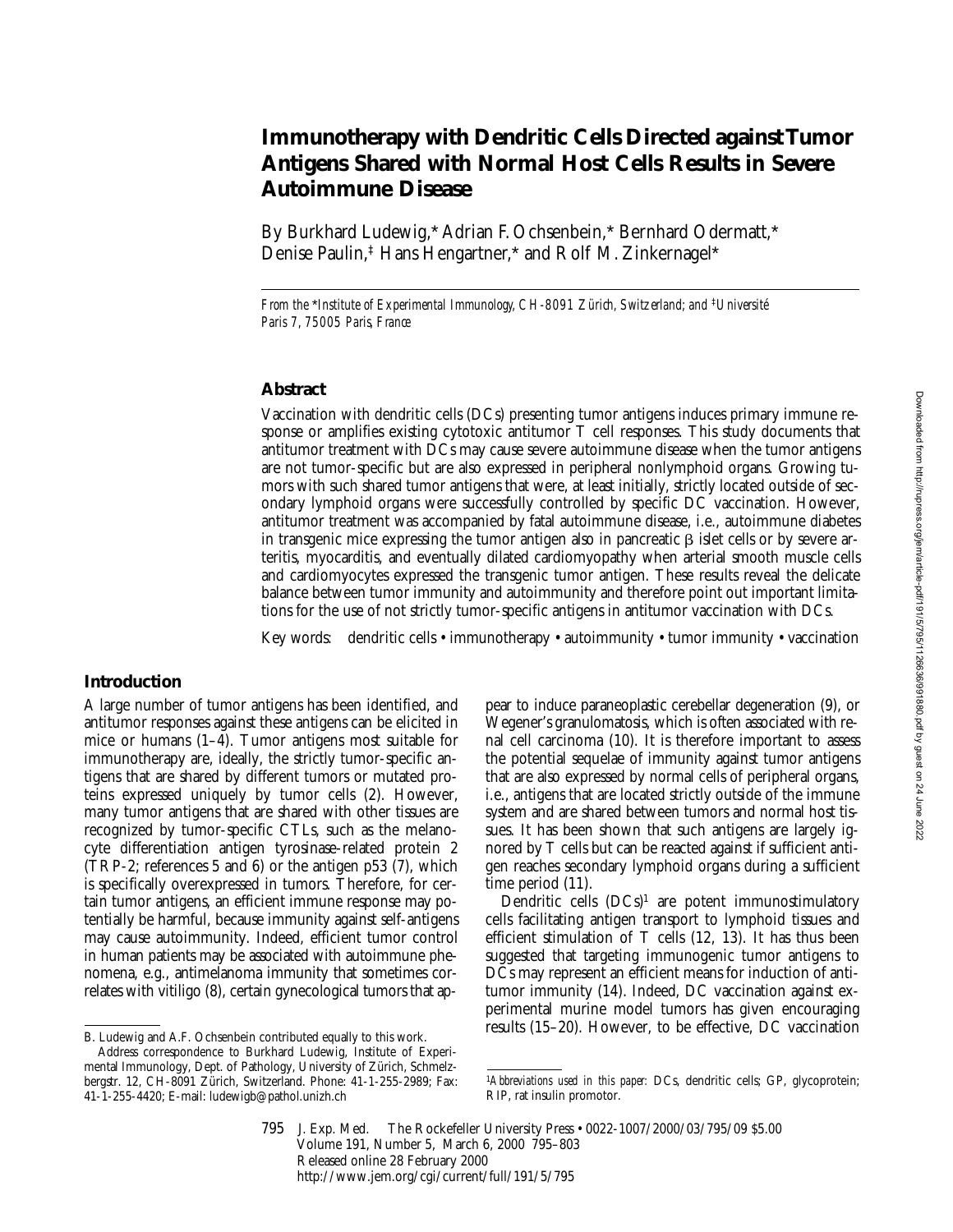usually had to be initiated before or within a few days after tumor cell transfer. Although in some of these studies tumor antigens not exclusively expressed by the tumor had been used (18–20), autoimmune side-effects had not been observed. This lack of autoimmunity may be due to the fact that only low CTL activities present for a relatively short time were sufficient to control and clear these early and small tumors without or before causing clinically apparent autoimmune disease. In contrast, clinically established tumors seem to require a strong and sustained CTL response to guarantee complete remission of more sizeable tumors (21). Although strong antitumor CTLs directed against a unique and truly tumor-specific antigen may cure the tumor without causing autoimmunity, this may be a serious problem for CTL responses against antigens shared between tumor cells and nonneoplastic cells. In the latter case, it is important to evaluate the optimal conditions for induction of tumor-specific CTLs by antitumor vaccination and whether a therapeutic window exists between induction of tumor immunity and autoimmunity against so far immunologically ignored self-antigens.

#### **Materials and Methods**

*Mice and Viruses.* Mice were obtained from the Institut für Labortierkunde (University of Zürich, Switzerland). Transgenic mice expressing lymphocytic (L)CMV-GP (glycoprotein) under the control of the rat insulin promotor (RIP-GP mice; reference 22), transgenic mice expressing the LCMV GP33 epitope in all tissues (H8 mice; reference 23), and SM-LacZ mice expressing bgalactosidase under the control of the SM22a promotor (2126nlz; reference 24) have been previously described. Experiments were carried out with age- (8–16 wk) and sex-matched animals. The  $\beta$ -galactosidase–recombinant vaccinia virus (VV-LacZ) was provided by Dr. R. Drillien (Université Louis Pasteur, Strasbourg, France) and grown and plaqued on BSC-40 cells.

*Preparation and Peptide Pulse of DCs.* Generation of DCs from bone marrow cultures of H8 and C57BL/6 mice has been described (25). C57BL/6 DCs were pulsed with  $\beta$ -galactosidase peptide  $\beta$ -gal 497–504 (reference 26) at a concentration of  $10^{-6}$  M for 60 min at 37°C. Cells were washed three times with BSS and injected intravenously in a volume of 0.5 ml of BSS.

*Transplantation of Tumor Pieces and Monitoring of Tumor Growth.* The MC-GP cell line (27) and the EL4-LacZ cell line (26) were described previously. Tumor cells in single-cell suspensions were injected subcutaneously into the flanks of T cell–immunodeficient mice  $(H-2^b RAG-1^{-/-})$ . Growing tumor pieces were dissected into small tumor pieces of  $2 \times 2 \times 2$  mm containing  $\sim$ 2–5  $\times$  10<sup>6</sup> tumor cells and transplanted into the flanks of naive recipient mice. Tumor size was assessed twice per week, and the animals were killed when the tumor volume reached  $\sim$ 7 cm<sup>3</sup>. Tumor volume was calculated by the formula  $V = \pi \times abc/6$ , where a, b, and c are the orthogonal diameters. Tumor cells were checked before transplantation and at the end of each experiment for tumor antigen expression.

*Cytotoxicity Assays.* Spleen cells  $(4 \times 10^6$  per well) from primed mice were restimulated for 5 d in 24-well tissue culture plates with  $2 \times 10^6$   $\beta$ -gal 497–504-pulsed, irradiated (3,000 rads) spleen cells in IMDM supplemented with 10% FCS, penicillin/ streptomycin, and 0.001 M 2-ME. Restimulated spleen effector cells from one well were resuspended in 1 ml of MEM/2% FCS,

and threefold serial dilutions were made (indicated as dilution of culture). EL-4 cells were pulsed with  $\beta$ -gal 497–504 (10<sup>-6</sup> M; 1.5 h at  $37^{\circ}$ C) and used in a standard 5-h  $51$ Cr-release assay. Unlabeled EL-4 cells served as controls.

*Cell Rejection Assay.* To monitor DC-induced CTL activity directly in vivo, naive or SM-LacZ mice primed with  $2 \times 10^5$ b-gal 497–504-pulsed DCs on days 0 and 2 were adoptively transfused with  $\beta$ -gal 497–504-pulsed splenocytes on day 8.  $\beta$ -gal 497–504-pulsed splenocytes were labeled with a high intensity of CSFE (5- and 6-carboxyfluorescein diacetate succinimidyl ester; Molecular Probes, Inc.) fluorescence, whereas unpulsed control cells were labeled with a low intensity of CSFE fluorescence.  $4 \times$ 10<sup>7</sup> cells from each preparation were transferred intravenously into naive or DC-primed mice, and the percentage of CSFE-positive cells in PBL was determined by FACS® analysis after 24 h. Erythrocytes were lysed with FACS lysis solution (Becton Dickinson), and the cell suspensions were analyzed on a FACScan™ flow cytometer (Becton Dickinson).

*Measurement of Blood Glucose.* The glucose concentration in blood obtained from a tail vein was measured using an ELITE hemoglucometer (Bayer AG). Mice were considered diabetic with values  $>14$  mM at two consecutive measurements.

*Immunohistology.* Freshly removed organs were immersed in



Figure 1. DC treatment of peripherally growing MC-GP tumors leads to diabetes in RIP-GP mice. Mice with established MC-GP tumors (diameter  $>5$  mm on day 14) were used for immunotherapy. Closed symbols indicate blood glucose levels; open symbols represent tumor volume in three individual mice at the indicated time points after beginning of treatment with H8-DC. (A) Tumor growth and blood glucose levels in untreated RIP-GP mice. (B) Successful treatment of MC-GP tumors with GP33-expressing H8-DCs in RIP-GP mice is accompanied by rapidly developing hyperglycemia. Mice were immunized intravenously with  $2 \times 10^5$  H8-DCs on days 0, 2, 10, and 12. (C) Development of hyperglycemia in RIP-GP mice after repetitive intravenous immunization with  $2 \times 10^5$  H8-DCs on days 0, 2, 10, and 12. Results from one of three comparable experiments are shown.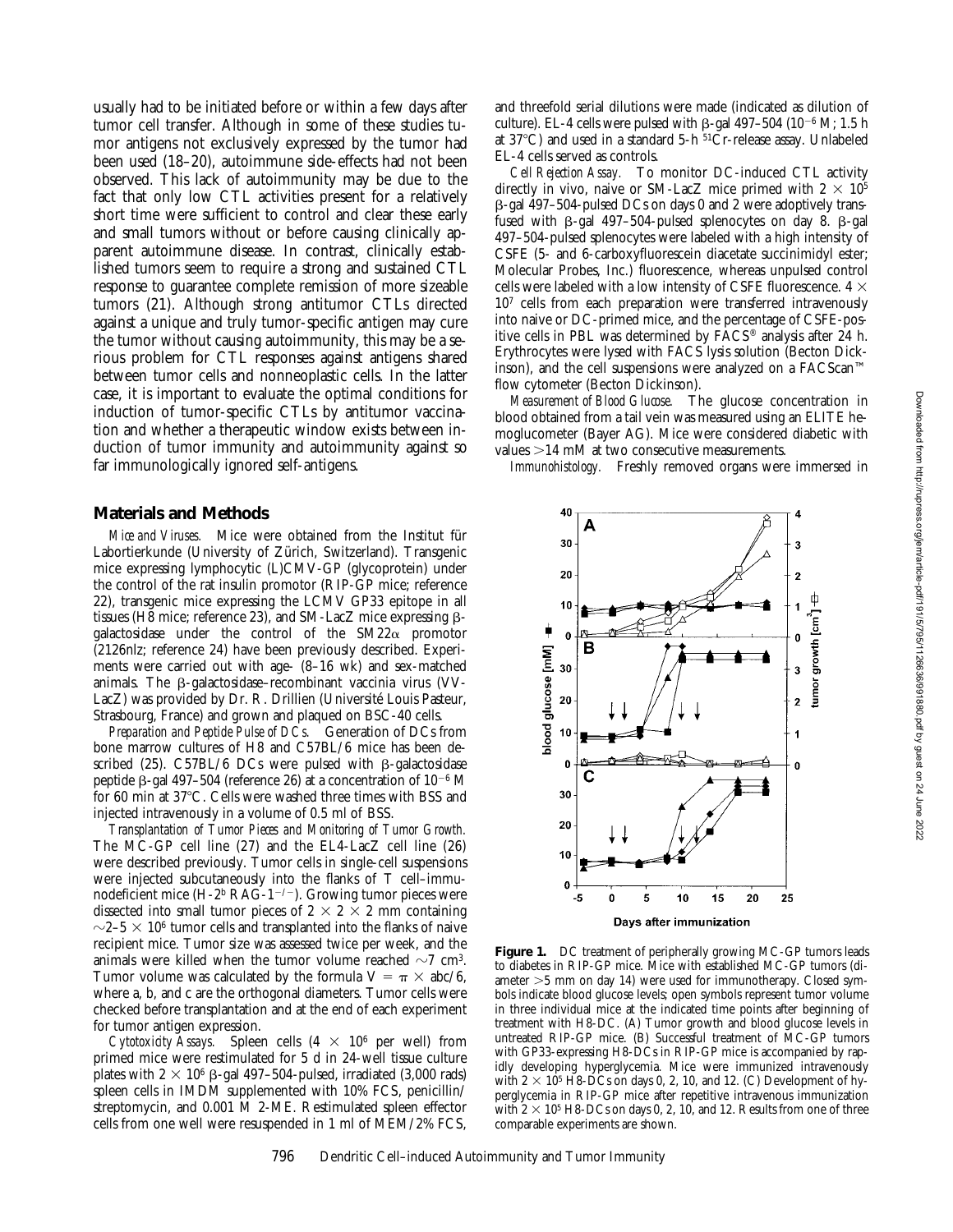HBSS and snap-frozen in liquid nitrogen or fixed in 4% buffered formalin and subsequently embedded in paraplast. Frozen tissue sections were cut in a cryostat and fixed in acetone for 10 min. Sections were incubated with anti-mouse mAb against  $CD8<sup>+</sup>$ cells (YTS169.4.2; reference 28), followed by goat anti–rat Ig (Caltag Labs.) and alkaline phosphatase–labeled donkey anti–goat Ig (Jackson ImmunoResearch Labs.). Endothelial cells and smooth muscle cells were stained on deparaffinized sections using rabbit anti–von Willebrand factor (DAKO A/S) or anti–smooth muscle actin (clone 1A4; Sigma Chemical Co.), respectively. Alkaline phosphatase was visualized using AS-BI phosphate/new fuchsin. Sections were counterstained with hemalum.

#### **Results**

*Development of Autoimmune Diabetes as a Consequence of Curative Tumor Immunity.* We have previously shown that both the strength of the initial activation and the maintenance of CTL activity by repetitive DC immunization are important parameters for the induction of an autoimmune disease via DCs (29). Correspondingly, a single immunization with DCs is usually not sufficient to cure an established and peripherally growing tumor; maintenance of CTL activity by repetitive DC immunization is required to control and to eventually cure such a tumor (21). In a first set of experiments, we evaluated the consequences of an antitumor response against a model tumor antigen that is also expressed on strictly peripheral pancreatic  $\beta$  islet cells. RIP-GP mice express the GP of LCMV exclusively in pancreatic  $\beta$  islet cells, where the neo–self-antigen is immunologically ignored unless mice are infected with LCMV (22) or immunized with GP-expressing DCs (29) to induce an appropriate anti– LCMV-GP–specific immune response in secondary lym-

phoid organs. LCMV-GP was also transfected into fibrosarcoma cell line MC57 (MC-GP; references 21 and 27). Small pieces of MC-GP tumors ( $2 \times 2 \times 2$  mm) were implanted subcutaneously into RIP-GP mice, and therapeutic treatment was started when successful tumor growth could be determined by palpation (tumor diameter  $\geq$  5 mm, usually around day 14 after transplantation). Normal C57BL/6 mice do not generate an anti–LCMV-GP response after transplantation of MC-GP tumor pieces because tumor cells do not reach lymphoid organs (21). Similarly, in RIP-GP mice, MC-GP tumor pieces grew without inducing a specific immune response, and the mice remained normoglycemic (Fig. 1 A). When treatment of mice was started 14 d after transplantation with repetitive injection of  $2 \times 10^5$  DCs constitutively expressing the immunodominant CTL epitope of LCMV-GP (H8-DC), the treatment also led to efficient tumor control in RIP-GP mice (Fig. 1 B). However, these recipients rapidly developed diabetes with an early onset and a severe disease outcome (30% of the mice died before day 21; Fig. 1 B), comparable to or slightly more severe than that of RIP-GP mice without MC-GP tumors treated with the same protocol (10% of the mice died before day 21; Fig. 1C).

Importantly, RIP-GP mice also became diabetic when the tumor treatment was started on day 5 after transplantation, requiring lower doses of H8-DC to achieve tumor control (Table I). Table I summarizes all experiments, showing that in RIP-GP mice, antitumor treatment with H8-DC was accompanied by autoimmune diabetes in every case where CTL activity was maintained for a prolonged period of time. Apparently, in this model situation using a tumor antigen with known distribution, there was no window for curative tumor immunity without the side-effect of autoimmune diabetes.

**Table I.** *Rejection of Established Fibrosarcomas and Development of Diabetes in RIP-GP and C57BL/6 Mice after Curative Treatment with H8-DCs*

| Recipient mice/tumor | Treatment*                                                                         | Tumor control <sup>‡</sup> | Incidence of diabetes <sup>§</sup> |
|----------------------|------------------------------------------------------------------------------------|----------------------------|------------------------------------|
|                      | Experiment 1: treatment started on day 14 (established, palpable tumors only)      |                            |                                    |
| $RIP-GP/MC-GP$       | $2 \times 10^5$ H8-DCs                                                             | 10/10                      | 10/10                              |
| $RIP-GP/none$        | $2 \times 10^5$ H8-DCs                                                             |                            | 10/10                              |
| $C57BL/6/MC$ -GP     | $2 \times 10^5$ H8-DCs                                                             | 10/10                      | 0/10                               |
| RIP-GP/MC-GP         | None                                                                               | 0/6                        | 0/6                                |
|                      | Experiment 2: treatment started on day 5 (tumors not yet palpable, tumor take 80%) |                            |                                    |
| $RIP-GP/MC-GP$       | $2 \times 10^4$ H8-DCs                                                             | 7/10                       | 10/10                              |
| $RIP-GP/none$        | $2 \times 10^4$ H8-DCs                                                             |                            | 4/4                                |
| $C57BL/6/MC$ -GP     | $2 \times 10^4$ H8-DCs                                                             | 6/10                       | 0/10                               |
| RIP-GP/MC-GP         | None                                                                               | 1/5                        | 0/5                                |

\*In experiment 1, mice with established MC-GP tumors (diameter  $>5$  mm on day 14) were intravenously immunized repetitively with  $2 \times 10^5$ H8-DCs on days 14, 16, 24, and 26 after transplantation or were left untreated. In experiment 2, mice were treated before tumor growth was detectable by palpation with  $2 \times 10^4$  H8-DCs on days 5, 7, 15, and 17 after transplantation. Tumor take in experiment 2 was 80%, as tumors grew in four out of five untreated RIP-GP mice.

 $\ddagger$ Tumors with a volume of <1 cm<sup>3</sup> until day 38 (experiment 1) or day 29 (experiment 2) after transplantation were counted as controlled. Numbers indicate the proportion of tumors controlled per tumors tested.

 $\delta$ Mice were scored diabetic with blood glucose  $>14$  mM on two consecutive measurements.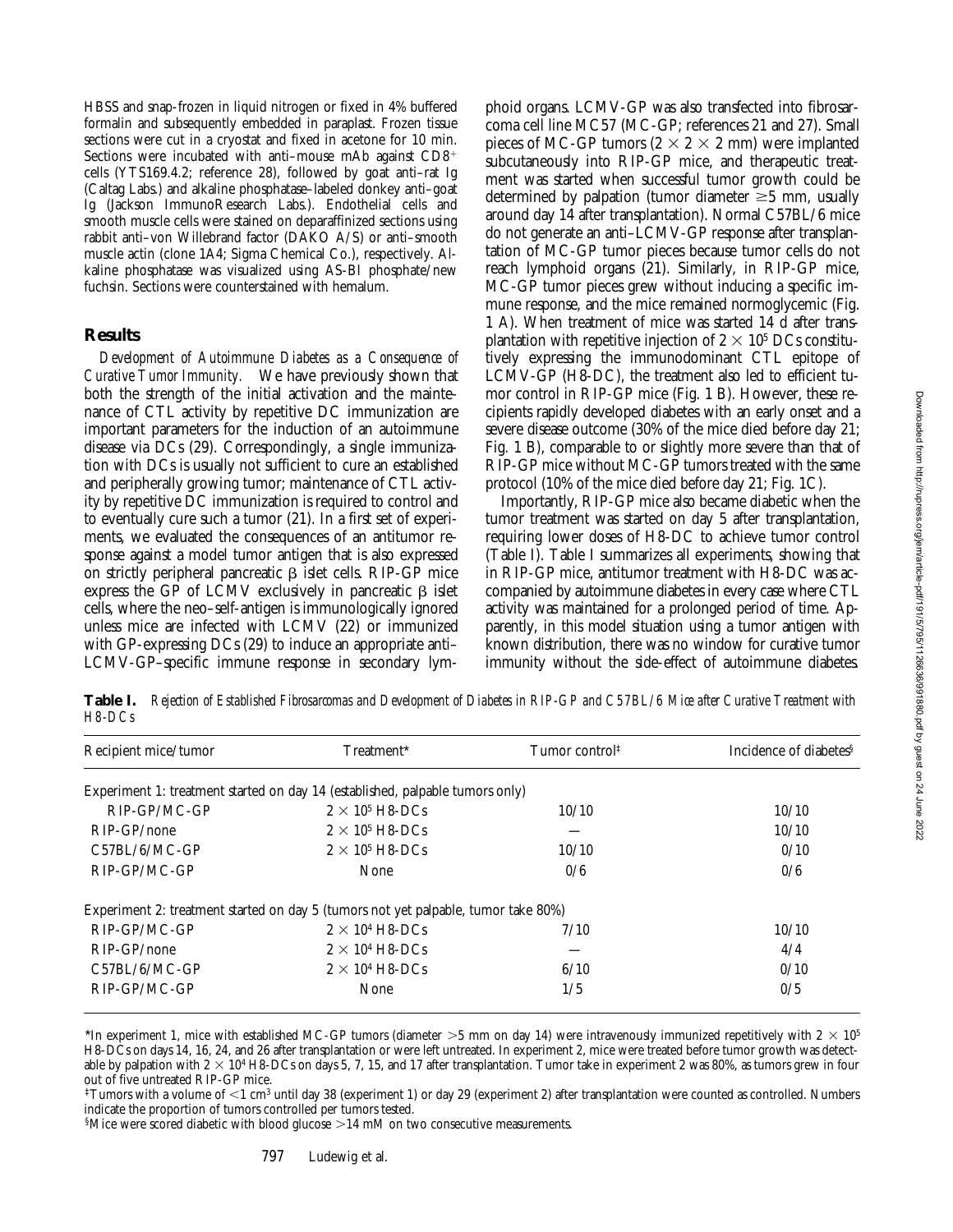

*Induction of Severe Cardiovascular Autoimmune Disease during Antitumor Treatment with DCs.* To evaluate the close linkage between tumor therapy and the possible induction of autoimmunity against so far immunologically ignored peripheral self-antigens by DC treatment, we used a second tumor model. A transgenic mouse line was established that expresses the  $\beta$ -galactosidase antigen in cardiomyocytes of the right ventricle and in arterial smooth muscle cells (SM-LacZ mice; reference 24). Comparable to the RIP-GP mice described above, SM-LacZ mice possess a normal immune reactivity against  $\beta$ -galactosidase. This is shown by the fact that the  $\beta$ -galactosidase–specific CTL response after immunization with recombinant  $\beta$ -galactosidase–expressing vaccinia virus (VV-LacZ) was similar in SM-LacZ and control C57BL/6 mice (Fig. 2 A). Furthermore, SM-LacZ mice rapidly rejected b-gal 497–504-pulsed spleen cells after priming with DCs exogenously loaded with  $\beta$ -gal 497–504 with kinetics similar to those of control C57BL/6 mice (Fig. 2 B). Repetitive priming of SM-LacZ mice with DCs presenting  $\beta$ -galactosidase peptide caused vascular immunopathology with strong lymphocytic infiltration in small and medium-sized arteries and in the right ventricle, whereas repetitive DC treatment of nontransgenic littermates resulted in a mild, nonspecific lymphocyte infiltration in the liver but was not associated with cardiovascular immunopathology. Furthermore, immunization of SM-LacZ mice with DCs pulsed with an irrelevant peptide did not lead to specific anti- $\beta$ -galactosidase CTL activity and again induced only a mild, nonspecific liver infiltration (Ludewig, B., unpublished results). In naive SM-LacZ mice, specific CTL reactivity was not detectable (Fig. 2 B), and lymphocytes did not infiltrate the right heart muscle or transgene-positive arteries (not shown). Thus, in  $SM\text{-}LacZ$  mice, the  $\beta$ -galactosidase transgene is immunologically ignored, despite the widespread expression in the vascular system.

Tumor cells used in this set of experiments were EL-4 thymoma cells expressing  $\beta$ -galactosidase (EL4-LacZ; reference 26). EL4-LacZ tumor cells process and present  $\beta$ -galactosidase peptides on MHC class I antigens; CTLs from C57BL/6 mice primed with VV-LacZ and restimulated **Figure 2.** Immune responses against the  $\beta$ -galactosidase antigen in SM-LacZ mice. (A) SM-LacZ mice or control  $\check{C}$ 57BL/6 mice (B6) were intravenously immunized with  $2 \times 10^6$  pfu of VV-LacZ. 8 d later, spleen cells were restimulated in vitro for 5 d with peptidelabeled, irradiated spleen cells. Specific lysis was measured on β-gal 497-504-labeled EL4 target cells (closed symbols) or on EL4 cells without peptide (open symbols). Data from two individual mice per group are shown. (B) Rejection of  $\beta$ -gal 497–504-pulsed spleen cells. Naive or primed SM-LacZ mice or C57BL/6 control mice (intravenous injection of  $2 \times 10^5$   $\beta$ -gal 497–504-pulsed DCs) were intravenously transfused with  $4 \times 10^7$   $\beta$ -gal 497–504-pulsed spleen cells ( $\beta$ gal<sup>+</sup>) labeled with a high fluorescence intensity and with  $4 \times 10^7$  control spleen cells labeled with a low fluorescence intensity (ctrl). 24 h after adoptive transfer, PBLs were analyzed by FACS® analysis. Results are from one of two comparable experiments.



**Figure 3.** Characterization of EL4-LacZ tumor cells and immunotherapy of EL4-LacZ tumors in SM-LacZ mice. (A) EL4-LacZ  $(\bullet)$  and EL4 cells with  $(\blacksquare)$  or without  $(\square)$  peptide  $\beta$ -gal 497–504 were used in vitro as targets in a  $51Cr$ -release assay. Effector cells were  $\beta$ -gal 497–504-restimulated spleen cells from C57BL/6 mice infected with  $2 \times 10^6$  pfu VV-LacZ. (B)  $2 \times 10^7$  EL4-LacZ tumor cells were injected subcutaneously into the flanks of C57BL/6 mice. 8 d later, splenocytes were restimulated in vitro using irradiated,  $\beta$ -gal 497–504-pulsed spleen cells for 5 d, and the CTL activity was determined in a  $51^{\circ}$ Cr-release assay on  $\beta$ -gal 497– 504-labeled EL4 target cells (closed symbols) or on EL4 cells without peptide (open symbols). (C) Small pieces of EL4-LacZ tumors were implanted subcutaneously in the flanks of SM-LacZ mice on day 1, and tumor growth was assessed at the indicated time points. (D) SM-LacZ mice received small EL4-LacZ tumor pieces as in C and were treated from day 0 repetitively by intravenous injection with  $3-5 \times 10^5$  ß-gal 497-504pulsed DCs. Arrows, day of injection. Numbers indicate the proportion of tumor rejection (or tumor growth) in tumors tested. Results from one of two comparable experiments are shown.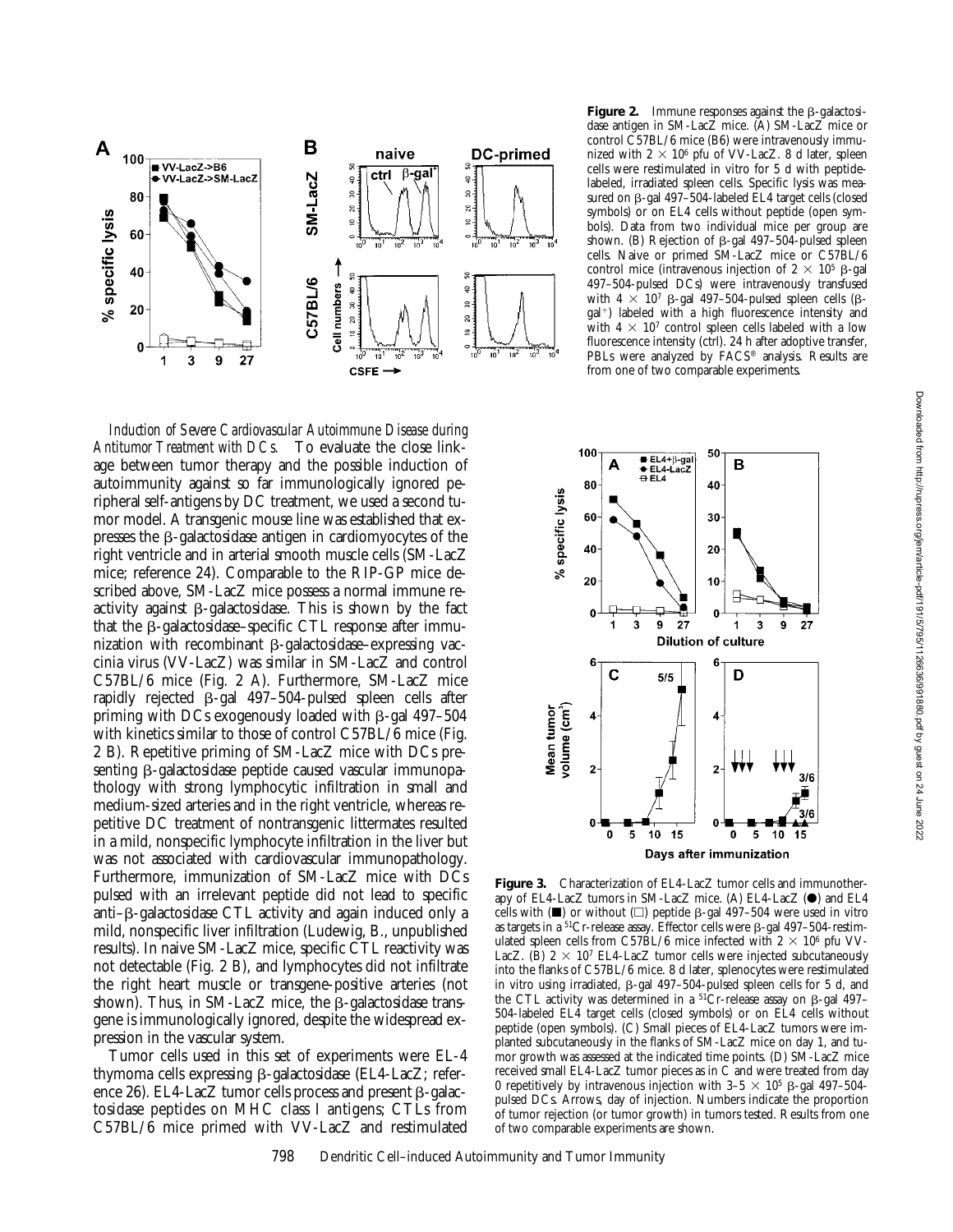with  $\beta$ -gal 497–504 specifically lyse EL4-LacZ cells (Fig. 3) A). Furthermore, EL4-LacZ tumor cells were immunogenic after subcutaneous injection into naive recipients, leading to induction of  $\beta$ -galactosidase–specific CTLs (Fig. 3 B). After subcutaneous injection of up to  $2 \times 10^7$  tumor cells in suspension, tumor growth was not detectable, indicating the high immunogenicity and efficiency of the CTL response against these tumor cells. However, as for MC-GP tumors, tumors grew rapidly in naive SM-LacZ mice after subcutaneous transplantation of small, solid EL4-LacZ tumor pieces containing  $2-5 \times 10^6$  cells (Fig. 3 C). Repetitive treatment of SM-LacZ mice with growing EL4-LacZ tumors using DCs pulsed with  $\beta$ -gal 497–504 efficiently controlled tumor growth; it caused tumor eradication in 50% of the mice and significantly delayed tumor growth in the other 50% (Fig. 3 D). However, in mice responding with either complete tumor remission or with reduced tumor growth, this treatment was accompanied by strong lymphocytic infiltrates in the right ventricle (Fig. 4 A) that consisted mainly of  $CD8^+$  T cells (Fig. 4 C). In the lungs, DC-induced autoimmune lesions were found associated with pulmonary arteries characterized by strong lymphocyte aggregations in the adventitia and media (Fig. 4 B) and increased lymphocyte adhesion to the inflamed endothelium (Fig. 4 B, inset). Also, in the lesions of the pulmonary arteries,  $CD8^+$  T cells dominated the early infiltrate (Fig. 4) D). Strong tumor infiltrates consisting mainly of  $CD8^+$  T cells were found in tumors responding to the therapy with complete remission (Fig. 4 E). In most untreated SM-LacZ mice, an anti– $\beta$ -galactosidase immune response was not induced by the transplanted tumor growing in the periphery; T cells did not infiltrate the right ventricle (Fig. 4 G) or pulmonary arteries (Fig. 4 H). However, in two out of five untreated SM-LacZ mice, tumors were growing considerably more slowly, and some tumor-infiltrating CTLs could be detected (Fig. 4 I). In these mice, few  $CD8^+$  T cells infiltrated pulmonary arteries, but none were found in the right ventricle (not shown), indicating that the tumor cells alone had induced both limited tumor immunity and mild autoimmunity.

When SM-LacZ mice with tumors were treated with b-galactosidase peptide–pulsed DCs, a dilated cardiomyopathy developed. 3–4 wk after highly repetitive antitumor treatment with DCs, the right ventricle wall was dilated (Fig. 4 J), and cardiomyocytes had been largely destroyed and replaced by fibrotic tissue (Fig. 4 J, inset). Fig. 4 K shows the macroscopic pathology of dilated hearts from  $SM$ -Lac $Z$  mice after curative tumor treatment with  $\beta$ -galactosidase peptide–pulsed DCs in comparison with hearts from untreated control mice.

Taken together, these results show that previously ignored self-antigens, such as LCMV-GP in RIP-GP mice or b-galactosidase in SM-LacZ mice, may serve as target antigens for vaccination using antigen-expressing DCs. However, potentially harmful autoimmune responses against these self-antigens are induced by DC treatment when a strong and sustained CTL activity is necessary to eliminate the tumor. Depending on the tumor size and the correspondingly needed prolonged maintenance of antitumor/ antiself CTL activity, severe and even lethal autoimmunity may develop before tumor growth is controlled.

### **Discussion**

The above results indicate an important if not crucial problem of immunotherapeutic treatment of tumors: if tumors can be controlled and even eliminated by CTLs and if tumor epitopes are also expressed by other peripheral tissues exclusively outside the immune system, is there a window in which specifically activated CTLs reject the tumor but do not induce autoimmune disease? In our two examples of shared tumor antigens, effective immunization against the tumor is paralleled by induction of autoimmunity to a set of self-antigens that so far had been immunologically ignored in the periphery. These results indicate that a window for the delicate balance between induction of an effective antitumor immunity and a possible simultaneous autoimmune pathogenesis is either very small or nonexistent when the antitumor response is directed against such antigens that are not strictly tumor specific.

*Immunological Ignorance as an Avenue for Therapeutic Tumor Immunotherapy.* It is conceivable that therapeutic tumor immunotherapy is most promising when tumor antigen– specific T cells of high avidity have not been centrally or peripherally deleted, i.e., the antigen has stayed outside of lymphatic tissues and therefore has been immunologically ignored. It appears that immunological ignorance of antigens strictly expressed in peripheral tissues is a function of antigen distribution and expression level. For example, in transgenic model situations with low levels of antigen expression exclusively in pancreatic  $\beta$  islets (22, 30) or solely in cells of the cardiovascular system, this report shows that the antigens are immunologically ignored. In contrast, high levels of self-antigen expression leads either to central (31, 32) or peripheral tolerance (33, 34). Similarly, tumor antigens can be either immunologically ignored when expressed at low levels in the periphery (21, 35, 36) or induce a CTL immune response when they are expressed abundantly and reach local secondary lymphoid organs (37). It has been suggested that presentation of such tumor antigens by bone marrow–derived APCs in secondary lymphoid organs may lead to tumor-specific T cell unresponsiveness, particularly in the  $CD4^+$  T cell compartment (38, 39). In a study with patients with metastatic melanoma, Lee et al. (40) found that in 1 out of 11 patients, tumor-specific  $CD8^+$  T cells might also become unresponsive. From these examples, it is not clear whether such tumor-specific CD8<sup>+</sup> and/or CD4<sup>+</sup> T cell unresponsiveness is the general rule that leads to a failure of tumor immunity or rather the exception.

We favor the view that central and/or peripheral tolerance mechanisms usually do not exist against peripheral tumor antigens of sarcomas and carcinomas and that the majority of tumor and self-antigens are immunologically ignored. This is supported by the findings that high frequencies of tumor-specific CTLs exist in both tumor patients and healthy individuals (41, 42) and that antitumor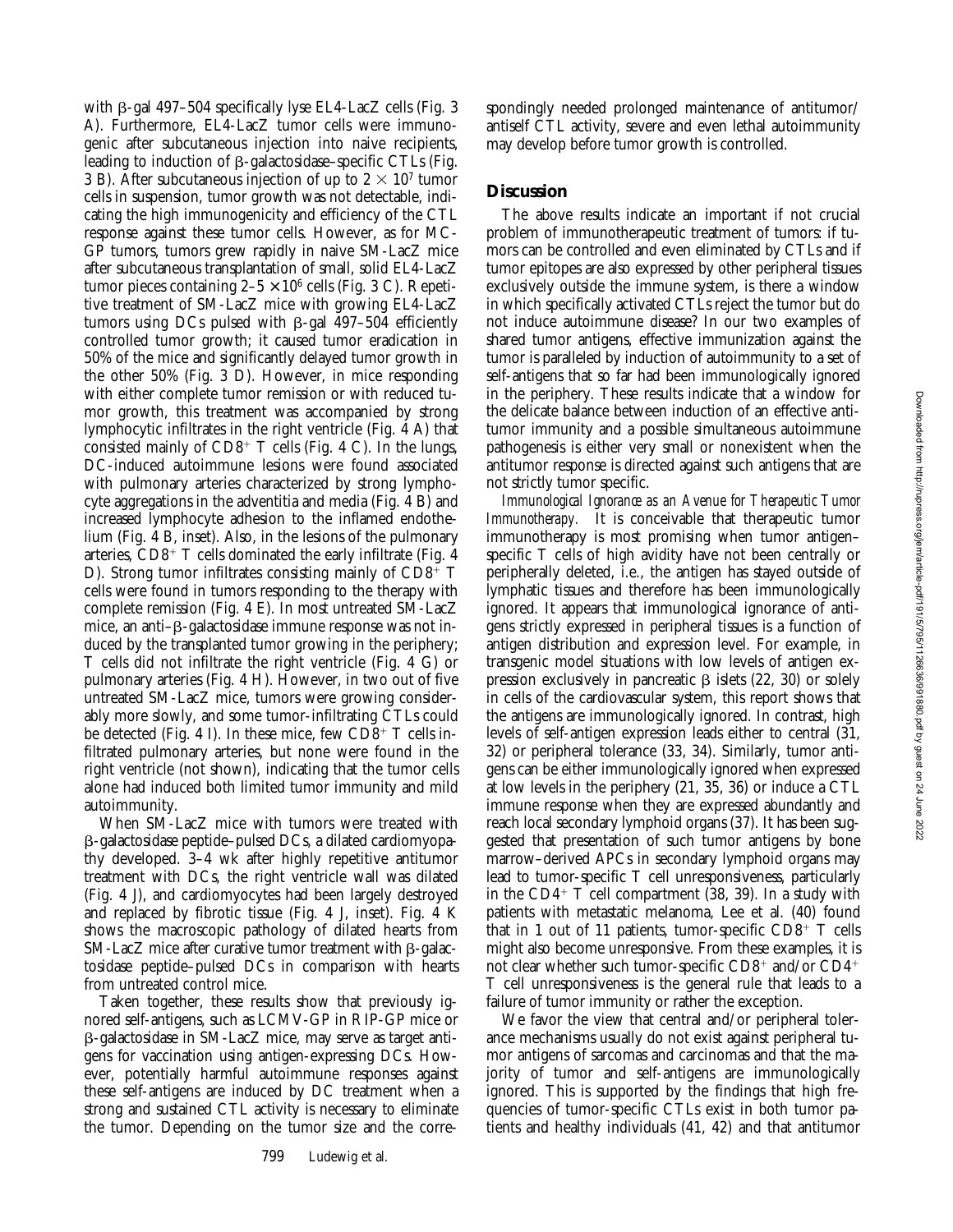

**Figure 4.** Immunohistological analysis of heart and lung tissue in SM-LacZ mice transplanted with EL4-LacZ tumors and treated repetitively with  $3-5 \times$  $10^5$  B-gal 497–504-pulsed DCs (A–F, J, K) or left untreated (G–I). Formalin-fixed and paraffin-embedded sections of heart (A) and lung (B) tissue were stained for smooth muscle actin from a DC-treated SM-LacZ mouse on day 11 after immunization. The inset in A is a magnification of the boxed area in A showing a strong lymphocytic infiltrate between heart muscle cells (arrows) and in the interstitium surrounding coronary arteries (arrowhead). The inset in B is a magnification of the boxed area in B stained for factor VIII showing the strongly increased adhesion of lymphocytes to the inflamed endothelium (arrows) and a strong infiltrate of lymphocytes in the arterial adventitia. Staining for  $CD8^+$  lymphocytes in the heart (C), lung (D), and tumor (E and F) of a DCtreated SM-LacZ mouse on day 11. (E) Strong CTL infiltration in a regressing tumor and (F) infiltration of CTL in a growing tumor. Arrows in F indicate tumor infiltrating lymphocytes; the arrowhead indicates an artery not infiltrated by CD8+ lymphocytes. In untreated SM-LacZ mice with transplanted EL4-LacZ tumors, CD8<sup>+</sup> lymphocytes were not detected in the right ventricle wall (G) or pulmonary arteries (H) but were occasionally found in small numbers in the tumor tissue (I, arrow). (J) Dilated right ventricle in SM-LacZ mouse 25 d after repetitive immunization with  $\beta$ -gal 497-504-pulsed DCs. Inset is a magnification of the boxed area in J showing infiltration with mononuclear cells, fibrotic tissue, and remaining intact cardiomyocytes. (K) Macroscopic pathology of two hearts from DC-treated SM-LacZ mice on day 25 (top row) in comparison with two control hearts from untreated animals without tumors (bottom row). Ruler indicates the size in millimeters. Original magnifications: A and B,  $\times 50$ ; J,  $\times 20$ ; insets in A, B, and J,  $\times 200$ ; C–I,  $\times 100$ .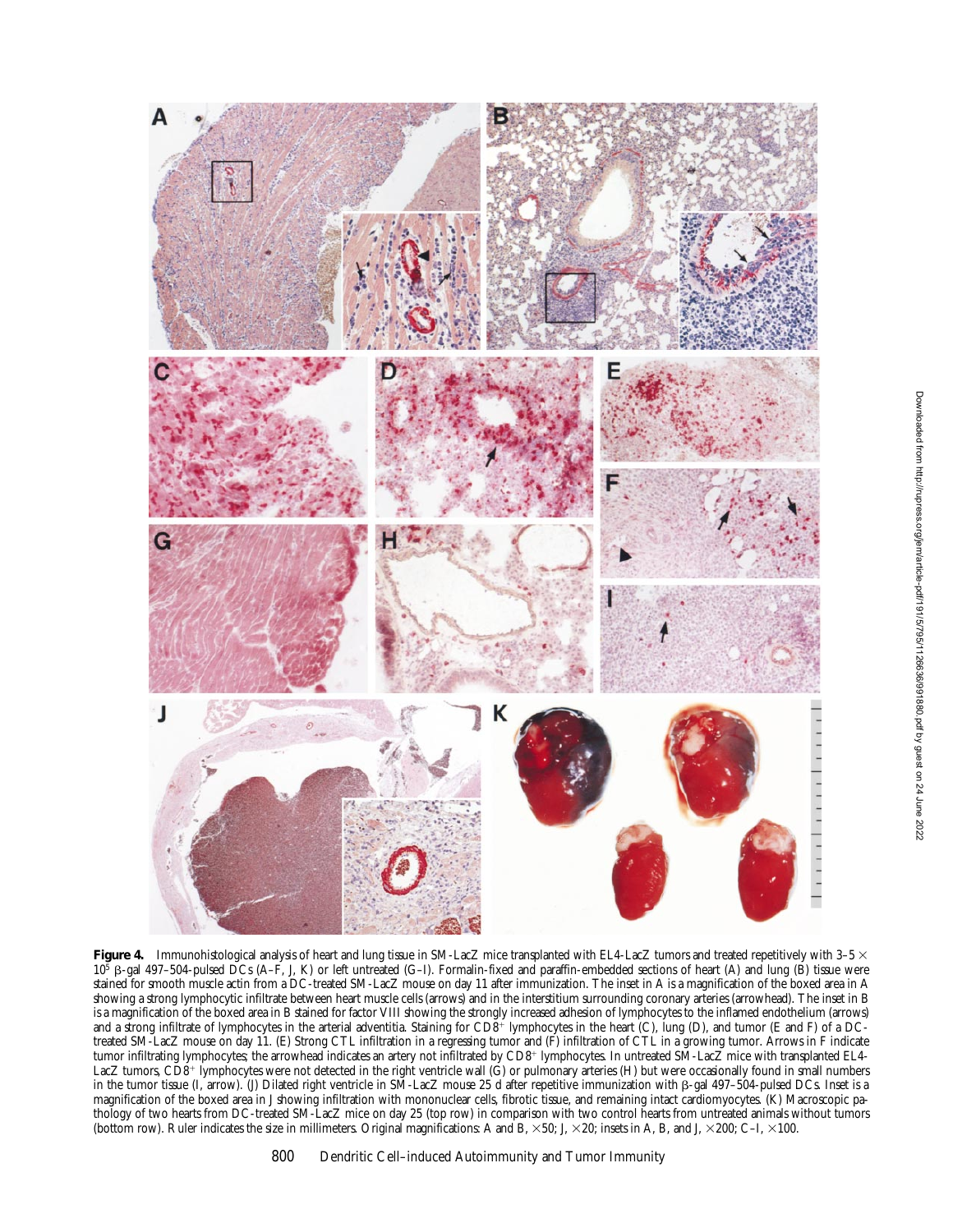CTLs may be of high avidity (43). Most importantly, the potent (unimpaired) function of antitumor T cells can be observed in melanoma patients suffering from vitiligo, where tumor-specific T cells mediate autoimmune depigmentation (8). It is therefore important for tumor immunotherapy to use as targets antigens that have been previously immunologically ignored. However, immunization with, for example, DCs efficiently presenting so far immunologically ignored shared tumor antigens will cause rejection of tumors but will also lead to autoimmunity. The two experimental systems used in this report model such a shared natural tumor situation: immune surveillance against potentially immunogenic tumor antigens fails because the tumor antigens are immunologically ignored for too long. Consequently, neither autoimmunity nor an antitumor response was induced. DC priming controlled the tumor and elicited a severe autoimmune response against pancreatic  $\beta$ -islet cells or cells of the cardiovascular system that was life threatening. Of course, immunotherapy with antigens derived from less essential organs may cause transient and less severe disease.

*Implications for the use of DCs in Antitumor Immunotherapy.* Some experimental murine tumors express target antigens restricted solely to the tumor and can therefore be efficiently cured without inducing autoimmune phenomena using, for example, DCs (15–17). In cases in which non–tumor-restricted antigens are used, autoimmune sequelae are probably not observed when the requirements for immune activity are rather low and tumor elimination is achieved before autoimmune symptoms appear (18–20). This probably depends largely on the relative size of the tumor versus the size and importance of the autoimmune target, as well as on the relative precursor and effector T cell frequencies. Furthermore, it is possible that tumor cells may provide certain factors compensating for the lack of healthy tissue that is destroyed during curative antitumor treatment (e.g., in the model study of Speiser et al. [36], where insulin-producing insulinoma cells compensate for the destruction of pancreatic  $\beta$ -islet cells during antitumor treatment).

Under certain experimental transgenic conditions, highavidity CTLs reactive for both tumor and self-antigens may be deleted. The remaining appropriately activated low-avidity CTLs may provide protection against subsequent tumor challenges but may not suffice to provoke autoimmunity (44). Alternatively, it is possible that  $CD4^+$  T cells alone mediate tumor immunity. For example, it has been shown in a transgenic mouse model that  $CD4^+$  T cell–mediated antitumor immune responses do not lead to obvious autoimmune sequelae when a retroviral tumor antigen is expressed in normal lymphoid tissues (45). However, it is questionable whether  $CD4^+$  T cell-mediated antitumor immune responses alone may be sufficient to cure rapidly growing tumors in the periphery via adoptive immunotherapy.

As stated, in situations where self- and tumor-reactive, high-avidity CTLs are not centrally or peripherally deleted and the antigens are immunologically ignored, such as in RIP-GP or SM-LacZ mice, strong antitumor responses that are also directed against self-antigens will eventually cause autoimmunity. This has also been observed in nontransgenic situations when mice were immunized with the melanoma antigen gp75/tyrosinase-related protein 1, leading to mainly T helper–mediated protection against tumor challenge and also to mild depigmentation (46, 47). Similarly, in clinical studies, induction of autoimmune depigmentation has been associated with a good prognosis for melanoma patients, indicative of successful control of the tumor by the immune system (8). Recently, it has been shown that paraneoplastic cerebellar degeneration (PCD) is probably mediated by CTLs specific for tumor antigens present on gynecological tumors and in neuronal tissue (48). Interestingly, PCD-associated gynecological tumors have been documented to regress with the onset of autoimmune neurological disease (9). The clinical consequences of autoimmune reactions against normal melanocytes causing vitiligo during melanoma treatment or a strong autoimmune reaction against organs where the loss of function can be substituted, e.g., with insulin for damage of pancreatic  $\beta$  islet cells, are acceptable during immunotherapeutic antitumor treatment. In contrast, other autoimmune diseases, such as reactions against cells in the cardiovascular system or neuronal tissue, may impose limitations on antitumor therapy with DCs using antigens also expressed by cells in vital organs.

We thank Kevin Maloy for helpful discussions and critical reading of the manuscript, Lenka Vlk and Anne Henzelin for expert technical assistance, and Ida Schmieder and Norbert Wey for excellent photography.

This work was supported by the Swiss National Science Foundation, the Deutsche Forschungsgemeinschaft (to B. Ludewig), and the Kanton Zürich.

*Submitted: 25 October 1999 Revised: 28 December 1999 Accepted: 7 January 2000 Released online: 28 February 2000*

## **References**

- 1. Houghton, A.N. 1994. Cancer antigens: immune recognition of self and altered self. *J. Exp. Med.* 180:1–4.
- 2. Van den Eynde, B.J., and P. van der Bruggen. 1997. T cell defined tumor antigens. *Curr. Opin. Immunol.* 9:684–693.
- 3. Old, L.J., and Y.T. Chen. 1998. New paths in human cancer serology. *J. Exp. Med.* 187:1163–1167.
- 4. Rosenberg, S.A. 1999. A new era for cancer immunotherapy based on the genes that encode cancer antigens. *Immunity.* 10: 281–287.
- 5. Wang, R.F., E. Appella, Y. Kawakami, X. Kang, and S.A. Rosenberg. 1996. Identification of TRP-2 as a human tumor antigen recognized by cytotoxic T lymphocytes. *J. Exp. Med.* 184:2207–2216.
- 6. Bloom, M.B., D. Perry-Lalley, P.F. Robbins, Y. Li, M. el-Gamil, S.A. Rosenberg, and J.C. Yang. 1997. Identification of tyrosinase-related protein 2 as a tumor rejection antigen for the B16 melanoma. *J. Exp. Med.* 185:453–459.
- 7. Ropke, M., J. Hald, P. Guldberg, J. Zeuthen, L. Norgaard, L. Fugger, A. Svejgaard, S. Van der Burg, H.W. Nijman, C.J. Melief, et al. 1996. Spontaneous human squamous cell carci-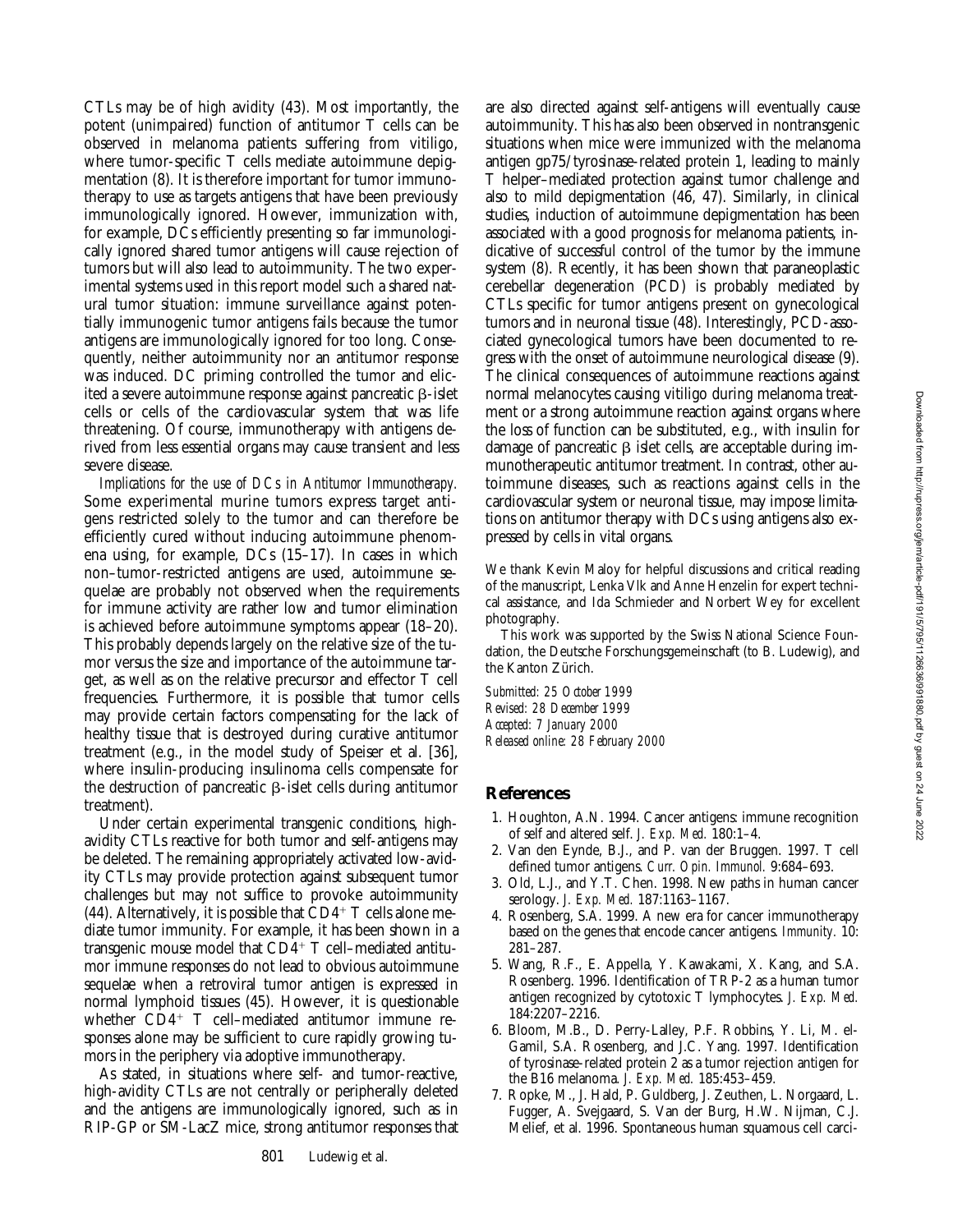nomas are killed by a human cytotoxic T lymphocyte clone recognizing a wild-type p53-derived peptide. *Proc. Natl. Acad. Sci. USA.* 93:14704–14707.

- 8. Rosenberg, S.A., and D.E. White. 1996. Vitiligo in patients with melanoma: normal tissue antigens can be targets for cancer immunotherapy. *J. Immunother. Emphasis Tumor Immunol.* 19:81–84.
- 9. Darnell, R.B., and L.M. DeAngelis. 1993. Regression of small-cell lung carcinoma in patients with paraneoplastic neuronal antibodies. *Lancet.* 341:21–22.
- 10. Tatsis, E., E. Reinhold-Keller, K. Steindorf, A.C. Feller, and W.L. Gross. 1999. Wegener's granulomatosis associated with renal cell carcinoma. *Arthritis Rheum.* 42:751–756.
- 11. Zinkernagel, R.M., S. Ehl, P. Aichele, S. Oehen, T. Kundig, and H. Hengartner. 1997. Antigen localisation regulates immune responses in a dose- and time-dependent fashion: a geographical view of immune reactivity. *Immunol. Rev.* 156: 199–209.
- 12. Steinman, R.M. 1991. The dendritic cell system and its role in immunogenicity. *Annu. Rev. Immunol.* 9:271–296.
- 13. Banchereau, J., and R.M. Steinman. 1998. Dendritic cells and the control of immunity. *Nature.* 392:245–252.
- 14. Schuler, G., and R.M. Steinman. 1997. Dendritic cells as adjuvants for immune-mediated resistance to tumors. *J. Exp. Med.* 186:1183–1187.
- 15. Mayordomo, J.I., T. Zorina, W.J. Storkus, L. Zitvogel, C. Celluzzi, L.D. Falo, C.J. Melief, S.T. Ildstad, W.M. Kast, A.B. DeLeo, et al. 1995. Bone marrow-derived dendritic cells pulsed with synthetic tumour peptides elicit protective and therapeutic antitumour immunity. *Nat. Med.* 1:1297–1302.
- 16. Song, W., H.L. Kong, H. Carpenter, H. Torii, R. Granstein, S. Rafii, M.A. Moore, and R.G. Crystal. 1997. Dendritic cells genetically modified with an adenovirus vector encoding the cDNA for a model antigen induce protective and therapeutic antitumor immunity. *J. Exp. Med.* 186:1247–1256.
- 17. Specht, J.M., G. Wang, M.T. Do, J.S. Lam, R.E. Royal, M.E. Reeves, S.A. Rosenberg, and P. Hwu. 1997. Dendritic cells retrovirally transduced with a model antigen gene are therapeutically effective against established pulmonary metastases. *J. Exp. Med.* 186:1213–1221.
- 18. Gong, J., D. Chen, M. Kashiwaba, and D. Kufe. 1997. Induction of antitumor activity by immunization with fusions of dendritic and carcinoma cells. *Nat. Med.* 3:558–561.
- 19. Nair, S.K., D. Boczkowski, M. Morse, R.I. Cumming, H.K. Lyerly, and E. Gilboa. 1998. Induction of primary carcinoembryonic antigen (CEA)-specific cytotoxic T lymphocytes in vitro using human dendritic cells transfected with RNA. *Nat. Biotechnol.* 16:364–369.
- 20. Zitvogel, L., J.I. Mayordomo, T. Tjandrawan, A.B. DeLeo, M.R. Clarke, M.T. Lotze, and W.J. Storkus. 1996. Therapy of murine tumors with tumor peptide-pulsed dendritic cells: dependence on T cells, B7 costimulation, and T helper cell 1–associated cytokines. *J. Exp. Med.* 183:87–97.
- 21. Ochsenbein, A.F., P. Klenerman, U. Karrer, B. Ludewig, M. Pericin, H. Hengartner, and R.M. Zinkernagel. 1999. Immune surveillance against a solid tumor fails because of immunological ignorance. *Proc. Natl. Acad. Sci. USA.* 96:2233– 2238.
- 22. Ohashi, P.S., S. Oehen, K. Buerki, H. Pircher, C.T. Ohashi, B. Odermatt, B. Malissen, R.M. Zinkernagel, and H. Hengartner. 1991. Ablation of "tolerance" and induction of diabetes by virus infection in viral antigen transgenic mice. *Cell.* 65:305–317.
- 23. Ehl, S., J. Hombach, P. Aichele, T. Rulicke, B. Odermatt, H. Hengartner, R. Zinkernagel, and H. Pircher. 1998. Viral and bacterial infections interfere with peripheral tolerance induction and activate CD8<sup>+</sup> T cells to cause immunopathology. *J. Exp. Med.* 187:763–774.
- 24. Moessler, H., M. Mericskay, Z. Li, S. Nagl, D. Paulin, and J.V. Small. 1996. The SM 22 promotor directs tissue-specific expression in arterial but not in venous or visceral smooth muscle cells in transgenic mice. *Development.* 122:2415–2425.
- 25. Ludewig, B., S. Ehl, U. Karrer, B. Odermatt, H. Hengartner, and R.M. Zinkernagel. 1998. Dendritic cells efficiently induce protective antiviral immunity. *J. Virol.* 72:3812–3818.
- 26. Oukka, M., M. Cohen-Tannoudji, Y. Tanaka, C. Babinet, and K. Kosmatopoulos. 1996. Medullary thymic epithelial cells induce tolerance to intracellular proteins. *J. Immunol.* 156:968–975.
- 27. Kundig, T.M., M.F. Bachmann, C. DiPaolo, J.J. Simard, M. Battegay, H. Lother, A. Gessner, K. Kuhlcke, P.S. Ohashi, H. Hengartner, et al. 1995. Fibroblasts as efficient antigen-presenting cells in lymphoid organs. *Science.* 268:1343–1347.
- 28. Cobbold, S.P., A. Jayasuriya, A. Nash, T.D. Prospero, and H. Waldmann. 1984. Therapy with monoclonal antibodies by elimination of T-cell subsets in vivo. *Nature.* 312:548–551.
- 29. Ludewig, B., B. Odermatt, S. Landmann, H. Hengartner, and R.M. Zinkernagel. 1998. Dendritic cells induce autoimmune diabetes and maintain disease via de novo formation of local lymphoid tissue. *J. Exp. Med.* 188:1493–1501.
- 30. Kurts, C., W.R. Heath, H. Kosaka, J.F. Miller, and F.R. Carbone. 1998. The peripheral deletion of autoreactive CD8<sup>+</sup> T cells induced by cross-presentation of self-antigens involves signaling through CD95 (Fas, Apo-1). *J. Exp. Med.* 188:415–420.
- 31. Oehen, S.U., P.S. Ohashi, K. Burki, H. Hengartner, R.M. Zinkernagel, and P. Aichele. 1994. Escape of thymocytes and mature T cells from clonal deletion due to limiting tolerogen expression levels. *Cell. Immunol*. 158:342–352.
- 32. Kurts, C., W.R. Heath, F.R. Carbone, J. Allison, J.F. Miller, and H. Kosaka. 1996. Constitutive class I–restricted exogenous presentation of self antigens in vivo. *J. Exp. Med.* 184: 923–930.
- 33. Kurts, C., F.R. Carbone, M. Barnden, E. Blanas, J. Allison, W.R. Heath, and J.F. Miller. 1997.  $CD4+T$  cell help impairs  $CD8^+$  T cell deletion induced by cross-presentation of selfantigens and favors autoimmunity. *J. Exp. Med.* 186:2057– 2062.
- 34. Morgan, D.J., H.T. Kreuwel, and L.A. Sherman. 1999. Antigen concentration and precursor frequency determine the rate of  $CD8^+$  T cell tolerance to peripherally expressed antigens. *J. Immunol.* 163:723–727.
- 35. Prehn, R.T., and J.M. Main. 1957. Immunity to methyl-collanthrene-induced sarcomas. *J. Natl. Cancer Inst.* 18:769–782.
- 36. Speiser, D.E., R. Miranda, A. Zakarian, M.F. Bachmann, K. McKall-Faienza, B. Odermatt, D. Hanahan, R.M. Zinkernagel, and P.S. Ohashi. 1997. Self-antigens expressed by solid tumors do not efficiently stimulate naive or activated T cells: implications for immunotherapy. *J. Exp. Med.* 186:645–653.
- 37. Marzo, A.L., R.A. Lake, D. Lo, L. Sherman, A. McWilliam, D. Nelson, B.W. Robinson, and B. Scott. 1999. Tumor antigens are constitutively presented in the draining lymph nodes. *J. Immunol.* 162:5838–5845.
- 38. Staveley-O'Carroll, K., E. Sotomayor, J. Montgomery, I. Borrello, L. Hwang, S. Fein, D. Pardoll, and H. Levitsky. 1998. Induction of antigen-specific T cell anergy: an early